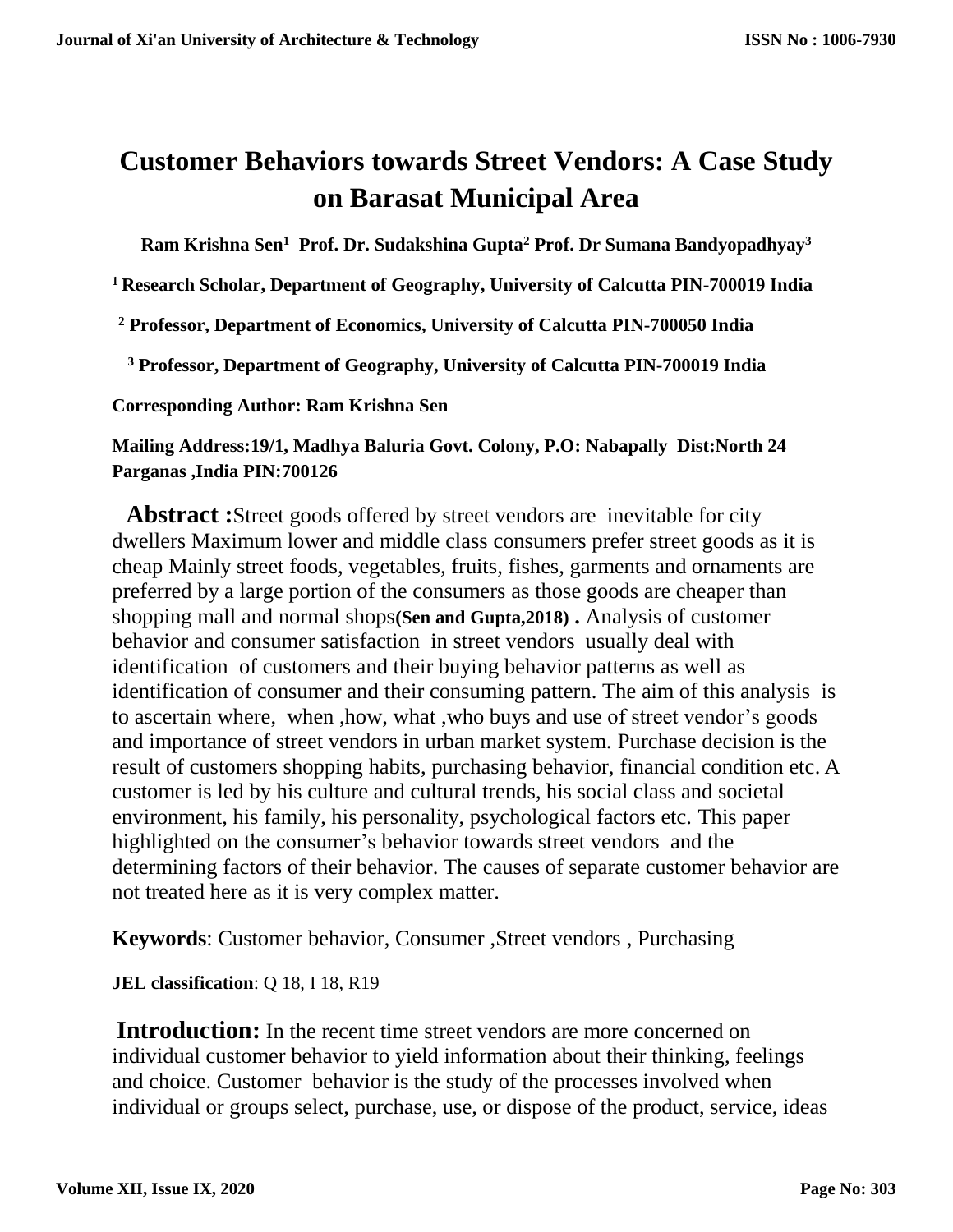or experiences to satisfy needs and desires **(Solomon, 1998).**In this study the terms customer and consumer are not used synonymous. A customer is a purchaser of goods or a service but a consumer is the user of those goods or service. For example parents are the customer of baby food but children are the consumers. In this study we are primarily concerned with customer's purchase behavior rather than with consumer preferences. Customer behavior is the decision-making processes of individuals or group spending their time, money and efforts in order to obtain the items associated with consumption. To realize the buying behavior of citypents need to understand : 1) Purpose of purchases 2)Influencing factors of consumer purchases.3) The changing factors of urban society.

**Literature Review: Chakravarty and Canet (1996)** found that about 33% of the consumers purchased foods on a daily basis and spent 40 to 400 rupees per month on street foods in selected area of Kolkata**. Williams, T. (2002)** studied on social class, income and gender effects on the importance of utilitarian and subjective evaluative decision criteria over a variety of products considered more and less socially significant. **Rajagopalan, R. and Heitmeyer, J. (2005)** investigated the level of involvement of Asian-Indian consumers residing in the US when purchasing Indian ethnic apparel and contemporary American clothing at different levels of acculturation. **Celik, A. and Ceylan, M. (2010)** made a detailed study on the effects of socioeconomic factors on the consumption of milk, yoghurt, and cheese in Turkey. **Ch, J-Small & Aryasri, A.R..(2009)** studied the effect of shoppers' demographic, geographic and psychographic dimensions in terms of format choice behaviour in the fast growing Indian food and grocery retailing. **Sredl and Soukup(2011)** emphasized on the problems of consumer's behavior in the food market and namely the determining factors of their behavior according to the neoclassical theory approaches and its modern modifications, which are compared with the concepts of other authors . According to **Rani (2014)** Consumer's buying behavior is influenced by four major factors: 1) Cultural, 2) Social, 3) Personal, 4) Psychological **Lin and Yamao(2014)** explored street food consumers' attitude towards food handling practices and safety of street foods in Yangon, Myanmar. The study by **Dalal ( 2015)** is helpful to street vendors improving the sales of street food with customer satisfaction. This paper mainly highlighted on customers opinions towards street food. **Sen and Gupta(2017)** traced the major socio-economic challenges faced by women street vendors i.e. harassment faced by their male counterpart, political leaders and customers. **Sen and Gupta(2018)** highlighted the role of street vendors in urban area by cost benefit analysis. To analysis the consumers behaviors the authors selected different income group on the basis of their monthly family income. According to this paper Street Vendors supply the cheap goods for not only the middle (10000 to 25000)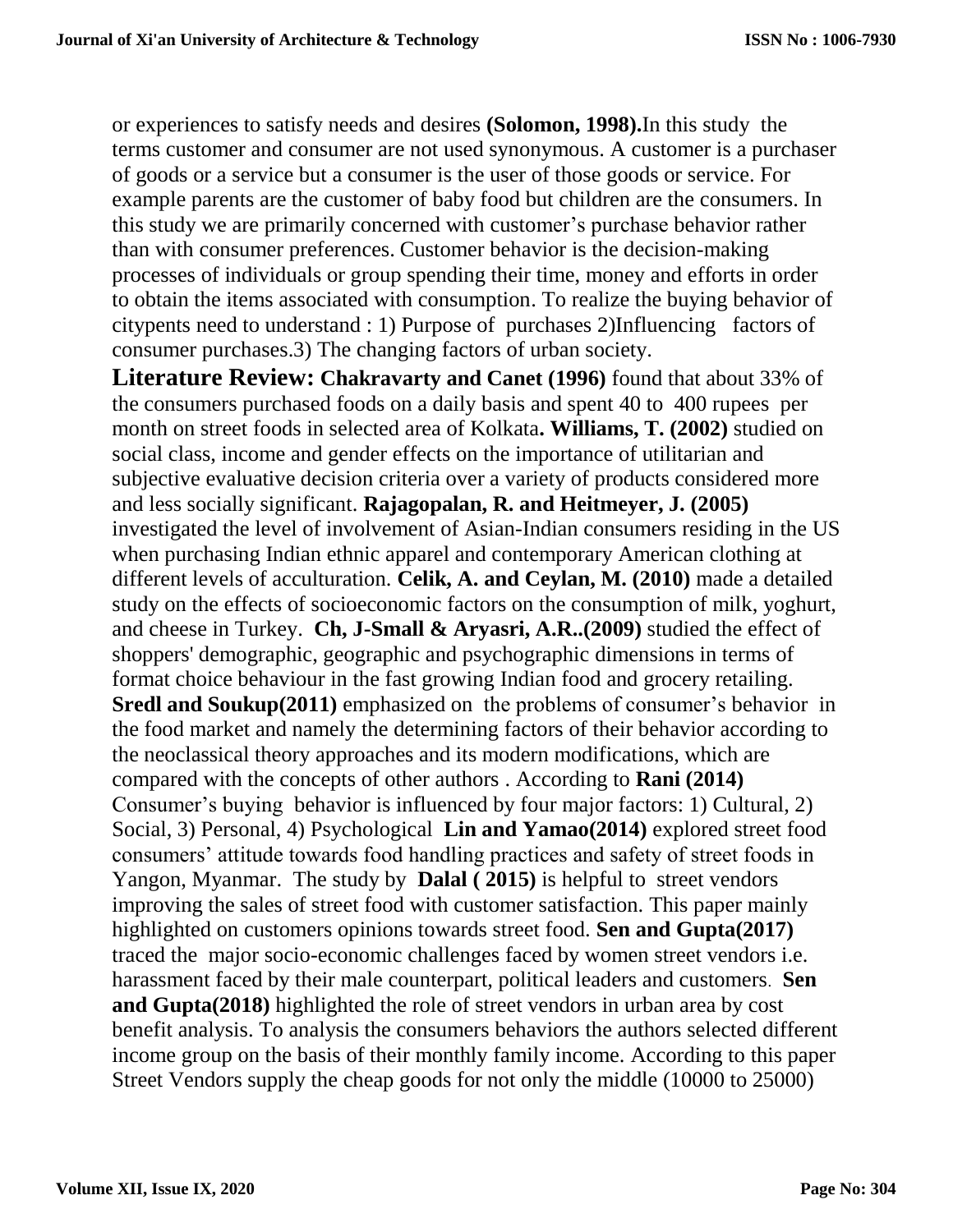and lower income group (below 10000) but also higher income group of urban areas prefer street goods.

Fig;1: Study Area

**Study Area:** In this paper the case study of Barasat Municipal area (Latitude:



88°48"E, Longitude: 22°50"N), the district headquarter of North 24 Parganas, West Bengal

is considered. Because this town is located where consumers all across the pyramid of income level. So both customer and consumers of the base and the top-of-the pyramid could may converge in the same place at a time .Fast food , fruits ,vegetables ,Make-up and Accessories , Clothes, Shoes, Cooking utensils, Toys seasonal items even imported products can be found to the street vendors in the study area

# **Objectives:**

1) To ascertain the customer perception toward street vendors in urban area.

2. To determine the utility of street vendors in urban market system

# **Methodology:**

This is a mixed research design comprising of qualitative and quantitative research. A semi structured interviews of 1400 respondents of Barasat Municipality were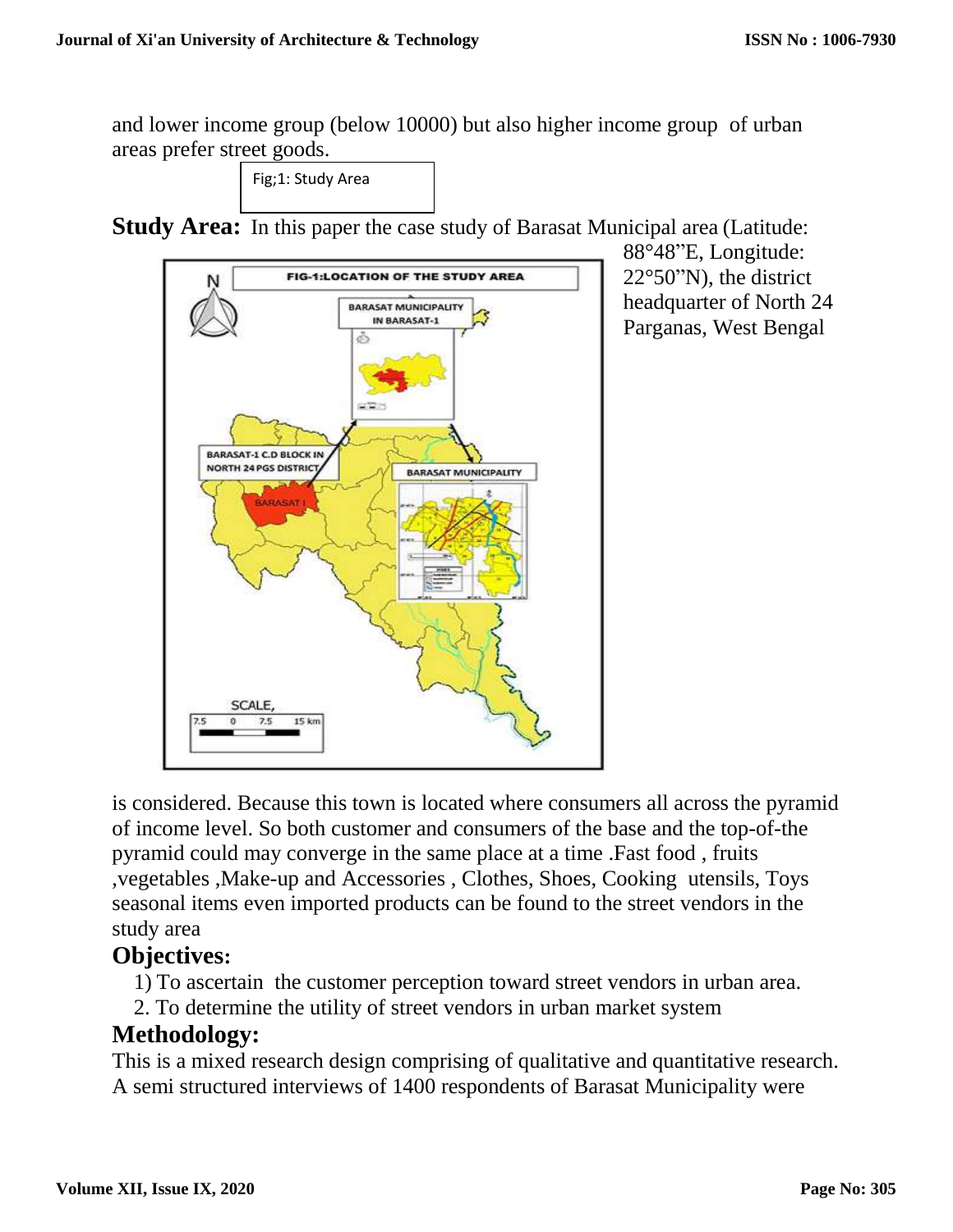conducted on a random basis. The study was conducted during March,2016 to December2017in Barasat Municipal area .Simple random sampling technique was used for collection of primary data through personal interview. The majority of the questions were designed with closed ended double and multiple option types questions .The collected primary data were analyzed after completion of survey. The Map info, SPSS Statistical package (ver-16) for Social Science , Excel etc are used to carry out the analysis.

# **Data Interpretation:**

.

"Street vending have a negative public image, being associated with accidents, congestion, environmental degradation etc, although a large segment of local inhabitants and daily commuters of urban area prefer them as their goods are very cheap. **(Sen and Gupta,2018)".**Local city dweller as well as commuters are the main customers of street vendors .Mainly lower and middle class income group are the prime customers of street vendors. "Street Vendors supply the cheap goods for not only the middle (10000 to 25000) and lower income group (below 10000) but also higher income group of urban areas prefer street goods. The price level of market is controlled by surplus goods supply. Mainly female consumers are the largest segment of street goods. Higher income group (>25000) female customers prefer variety ornaments and jewelry, daily commodities, kitchen utensils etc. But lower and middle class customers prefer all types of goods. Although very high income group do not prefer street goods any how **(Sen and Gupta, 2018).**" During purchasing any product, a customer goes through a decision making process , consists of up to the following stages:

**Stage: 1: Initial stage:** The Customer tries to find what commodities he would like to purchase.

**Stage 2: Selection of Goods:** The customer selects only those commodities that promise greater utility,

**Stage 3: Estimation of availability of money:** He makes an estimate of the available money which he can spend.

**Stage 4: Evaluation of alternatives**: The customer evaluate the alternative products.

**Stage 5: Decision Making:** The customer analyzes the prevailing prices of products and takes the decision about the products he should purchase.

There are some controlling factors of consumer choice .i.e. Income level of the purchaser (monthly), Low Price of the Product, Quality of products , Presence of Commuters etc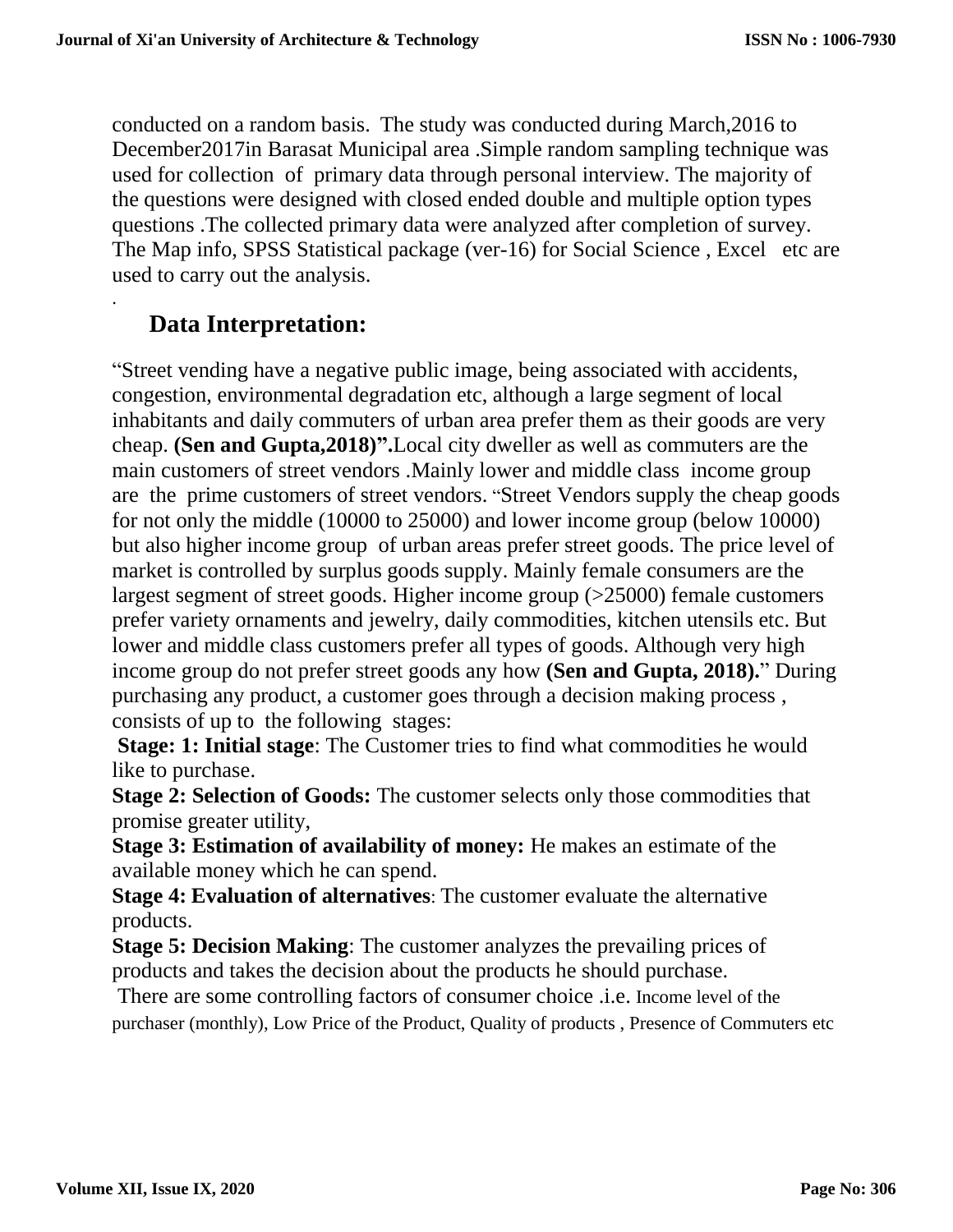## **Hypothesis:**

H0: Number of customer of street vendors depend on income level of the purchaser

H1: Number of customer of street vendors do not depend on income level of the purchaser

H2: Customer prefers street goods due to low price of the product.

H3: Customer preference does not depend on low price of the product.

H4: Customer prefers street goods due to good quality of the product.

H5: Customer preference does not depend on the quality of the product.

H6: Maximum customers are daily commuter.

H7: Maximum customer are local city dweller.

| S1.            | Controlling         | Dependent | $Co-$        | Degree  | Student's    | Standard | Remarks           |
|----------------|---------------------|-----------|--------------|---------|--------------|----------|-------------------|
| no             | Factors(x)          | factor(Y) | relation     | of      | " $t$ " test | error    |                   |
|                |                     |           | $Co-$        | freedom |              |          |                   |
|                |                     |           | efficient    |         |              |          |                   |
|                |                     |           | by           |         |              |          |                   |
|                |                     |           | Pearson's    |         |              |          |                   |
|                |                     |           | Product      |         |              |          |                   |
|                |                     |           | Moment       |         |              |          |                   |
|                |                     |           | Method $(r)$ |         |              |          |                   |
| $\mathbf{1}$   | Income level of the | No of     | 0.21395      | 10      | 0.619486     | 0.0123   | H <sub>0</sub> is |
|                | purchaser(monthly)  | customer  |              |         |              |          | accepted          |
| $\overline{2}$ | Low Price of the    | No of     | 0.89457      | 10      | 5.66137      | 0.0081   | $H2$ is           |
|                | Product             | customer  |              |         |              |          | accepted          |
| 3              | Quality of products | No of     | 0.56458      | 10      | 1.93471      | 2.1767   | $H4$ is           |
|                |                     | customer  |              |         |              |          | accepted          |
| $\overline{4}$ | Presence of         | No of     | 0.90154      | 10      | 6.02272      | 0.2961   | H <sub>6</sub> is |
|                | Commuters           | customer  |              |         |              |          | accepted          |

Customer behavior is an important component of shopping .The salient controlling factors of Customer's shopping behavior patterns in study area are: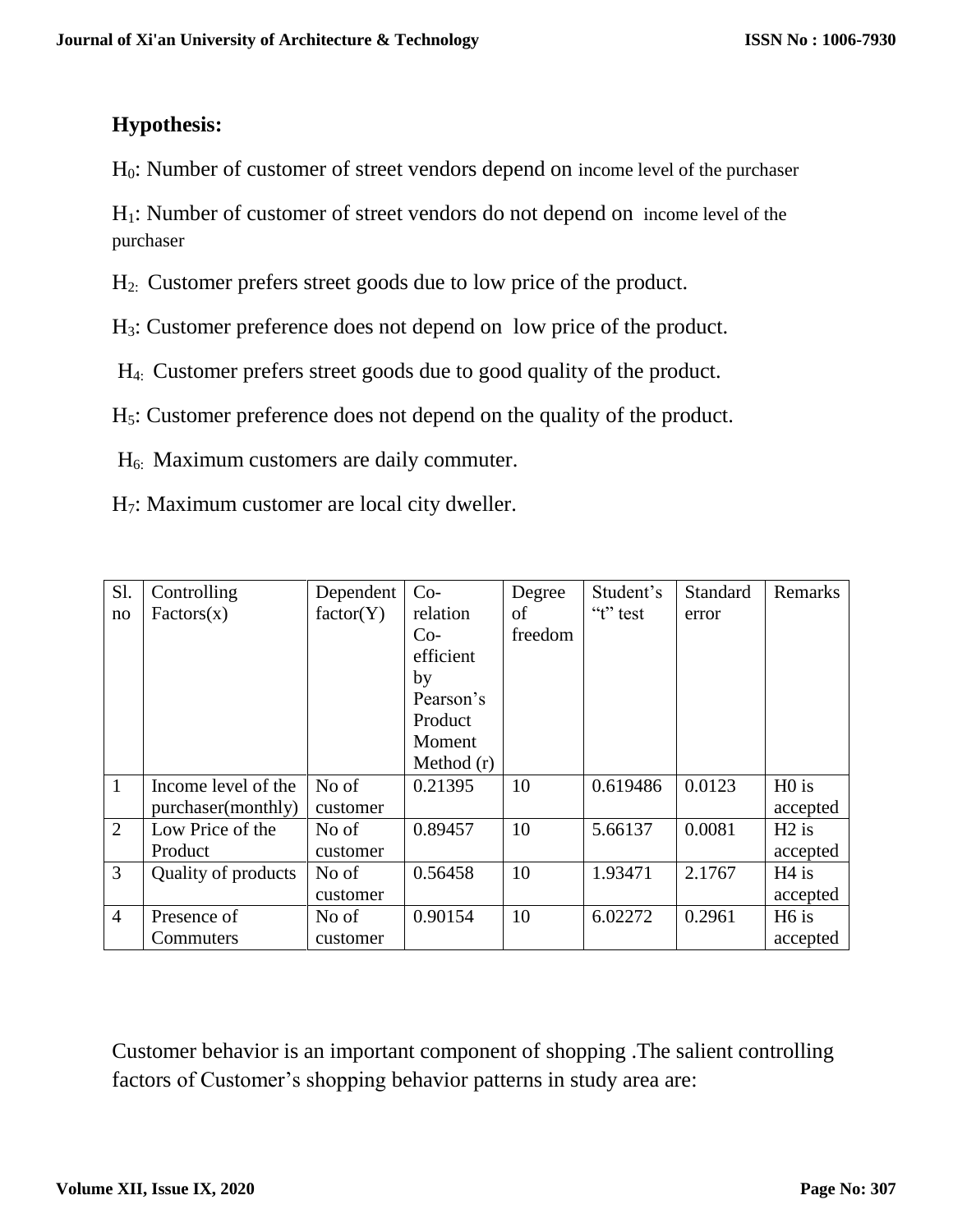1. **Purchasing Place**: In general, customers like to purchases among a number of shops, shopping malls and street vendors. Many customers (61.29%) do not like to purchases fresh fruits and vegetables from the shops or shopping malls where they buy their dry groceries, although all those items may be available in the same store. Maximum (58.43%) purchaser(mainly daily commuters) like to purchase goods from suitable 'break of conjugate points' of transport during return from working place. As a result largest proportion of street vendors in the study area are found near Colony more , Helabottala , Champadali More, Rail Station market etc from afternoon to night .Street vendors are also found in these markets in the early morning to noon . As about 13.71% customers prefer main market of town. About 15.28% customer prefer to buy from local market. So a large no of street vendors are found early morning to noon in every local market i.e. Chhotobazar ,Bhadrabari More, Kamakhya Mandir market , Noapara housing marketChhata kol market etc.



**2. Purchasing product:** A customer rarely purchases a single mango or a single apple. On the other hand, very seldom a customer purchases more than one big watermelon at a time. The amount of each product purchased depends on some factors :Nature of product ,purpose of purchasing , purchasing power, price of product ,demand-supply ratio of the product, perishability of the product, availability of storage facilities etc. In the study area maximum customer prefer to purchase street foods(90.20%),vegetables(70.30%),fruits(58.20%) and flowers(50.12%).Women customers prefer to buy ornaments as those are cheap.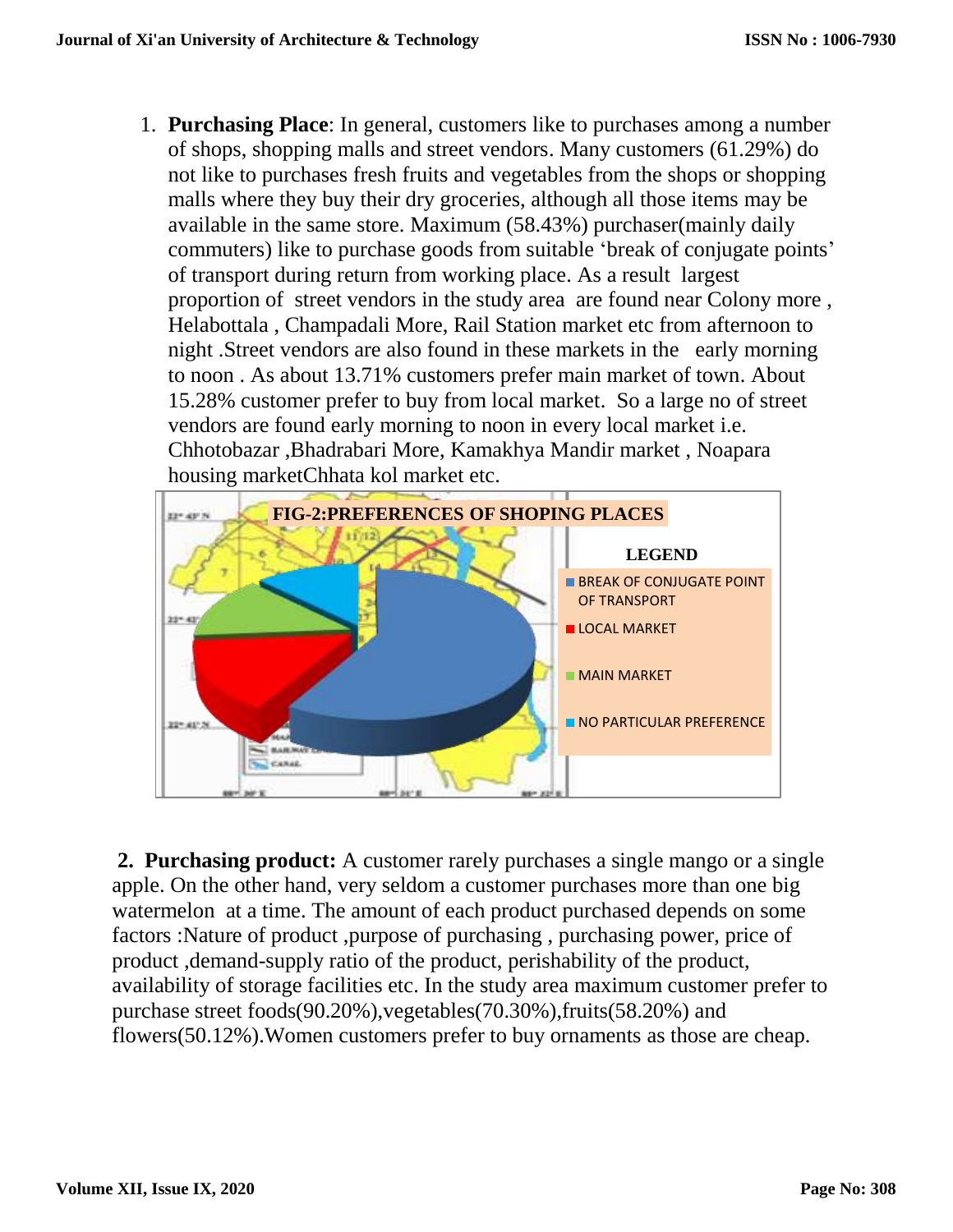

**3. Time and Frequency of Purchase**: Purchase patterns are related to the seasons, weather, and regional differences . During summer the demands of seasonal fruits like mango, jack fruit , litchis, palmcabbage ,watermelons, rose apples , papayas etc are very high. During winter the demand of local seasonal fruits and vegetables carrots , peas, pear , banana ,orange , apples , turnips ,grapes etc are high in the study area . All of those are available and very cheap to the street vendors. During "**Chaitra Sell"** demand of cheap cloths, bedcover etc are very high in the study area.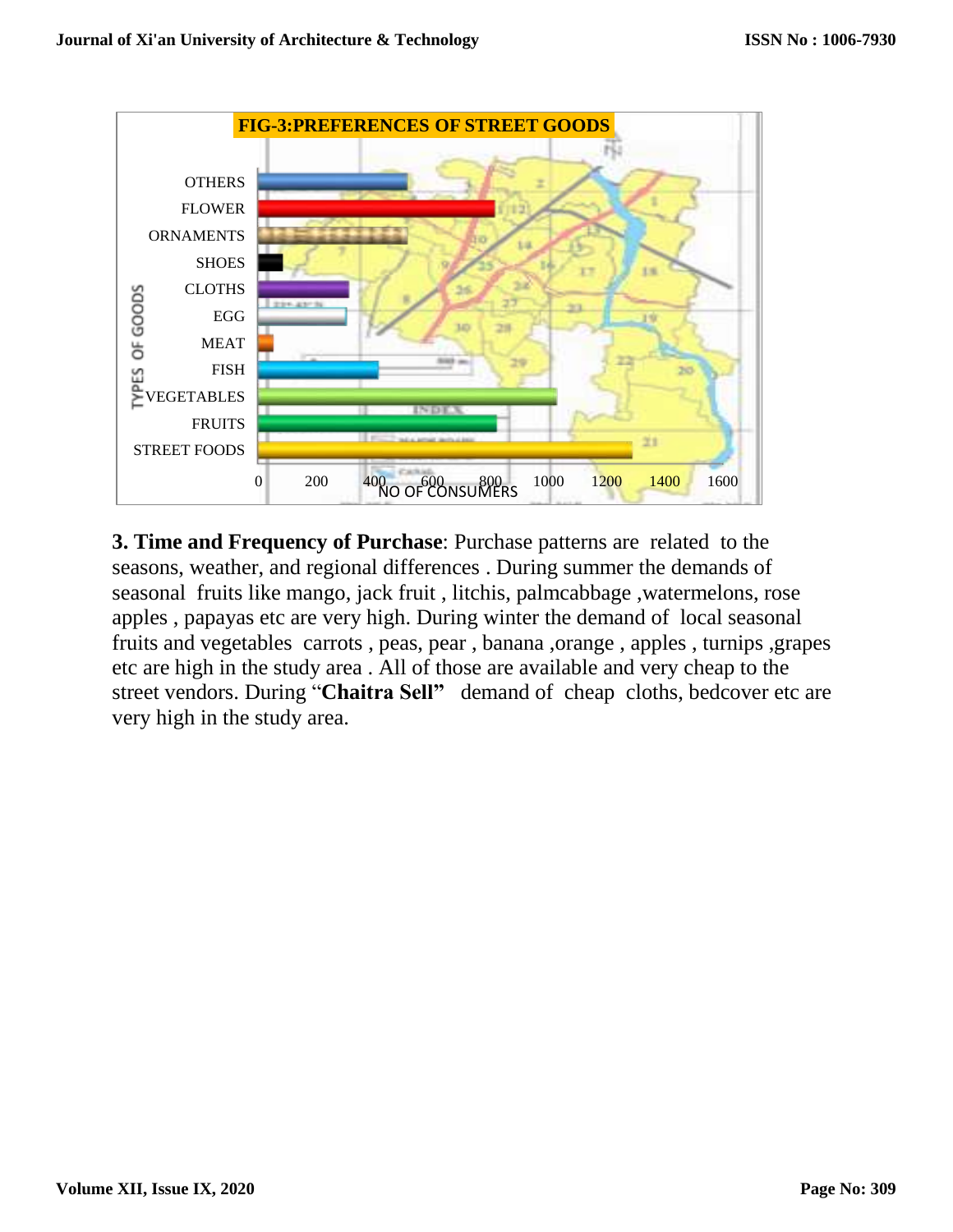

**4. Process of Purchase:** Maximum customer(91.96%) of street vendors like to buys on a cash and carry ,a few customer like to on a charge and delivery basis(1.23%).Mainly garden products , some vegetables ,fruits etc are delivered on a charge basis.

**5. Response to Promotion:** Street vendors use many devices to incite purchase of their goods. The sales promotional devices used by street vendors in the study area are:

a.22.29%customer response to demonstrations with displays on the open space b.58.64% customer prefer low pricing of product.

c.15% customers are attracted by Sales Talks.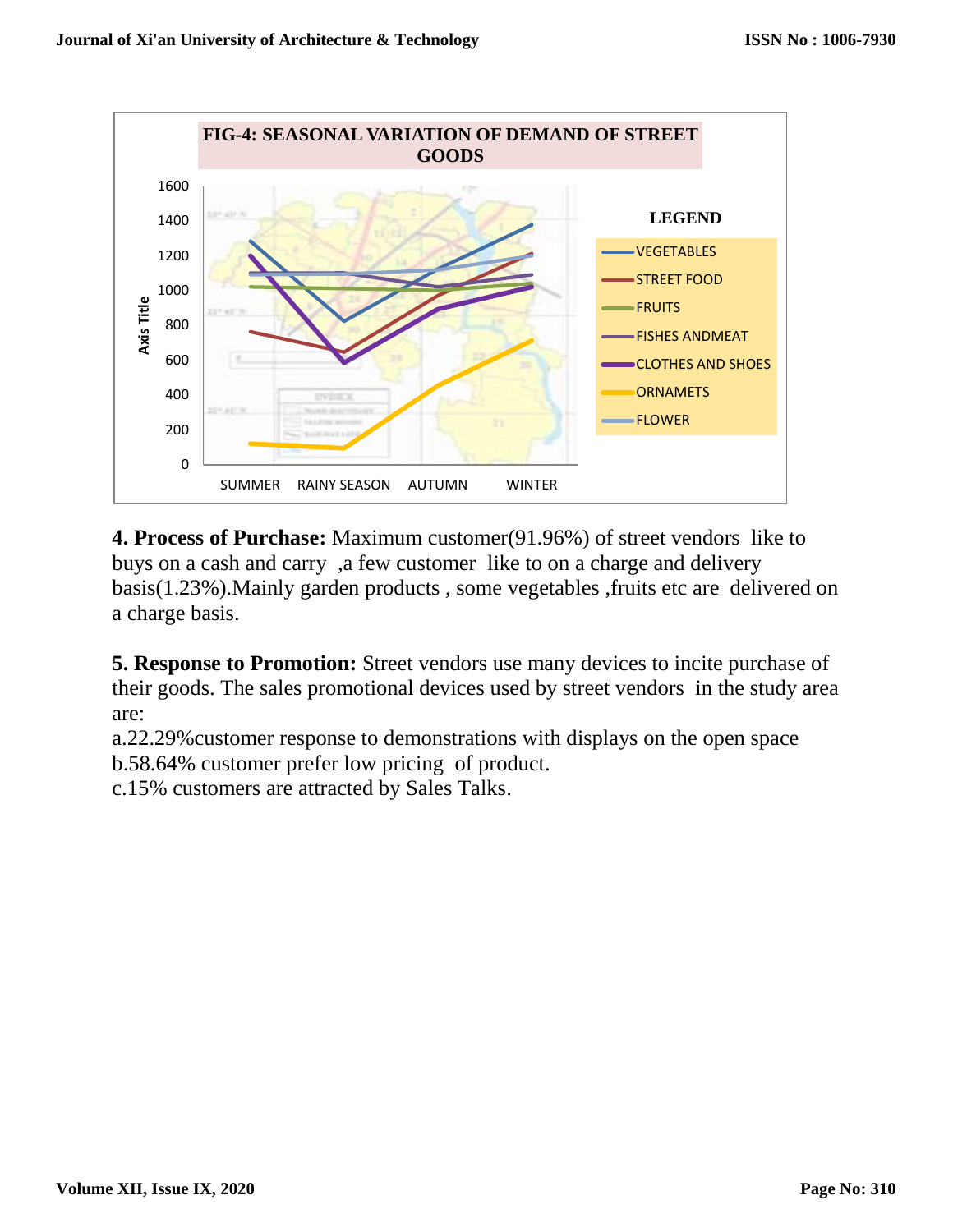

# **Major Findings:**

1) The observation shown a large number of customer prefer to purchase local street foods, vegetables, fruits and flower which are located beside the national and state highway even beside the municipal roads . Customers could come by public transportation, private car , motorcycle or bi-cycle for purchasing the street goods conveniently,

2) There were the three groups of consumers: first group was students who studied in school or college or university (aged lower than 25 years old).They like to purchase mainly street foods like Fuchhka , Cho ,Ghugni, Papri chat,Ice cream etc. Second group was working class as well as family person (aged between 20 to 60 years old) who like to purchase Vegetables , Fruit , Fish , Flowers etc and the third group was old and experienced customers ( aged more than 60 years old)who prefer to purchase fresh vegetables , fishes and fruits which are imported from nearest villages . Most of customers are not only residents of Barasat city but also found a large no of commuters also purchased from street vendors at Colony More, Champadali More , Helabottala and Station Bazar.

3) The locations of street vendors are along the road side close to residential area(Chotobazar , Bhadrabari more ,Ambagan , Ramkrishnapur etc) and nodal points of major roads( Colony More, Champadali More , Helabottala ), working places(Court Bazar, Burro Bazar Kazipara etc), schools, railway station, shopping areas(Colony more to Champadali more) and temples. These places were easily accessible to general customers as well as daily commuters who used various transportation modes.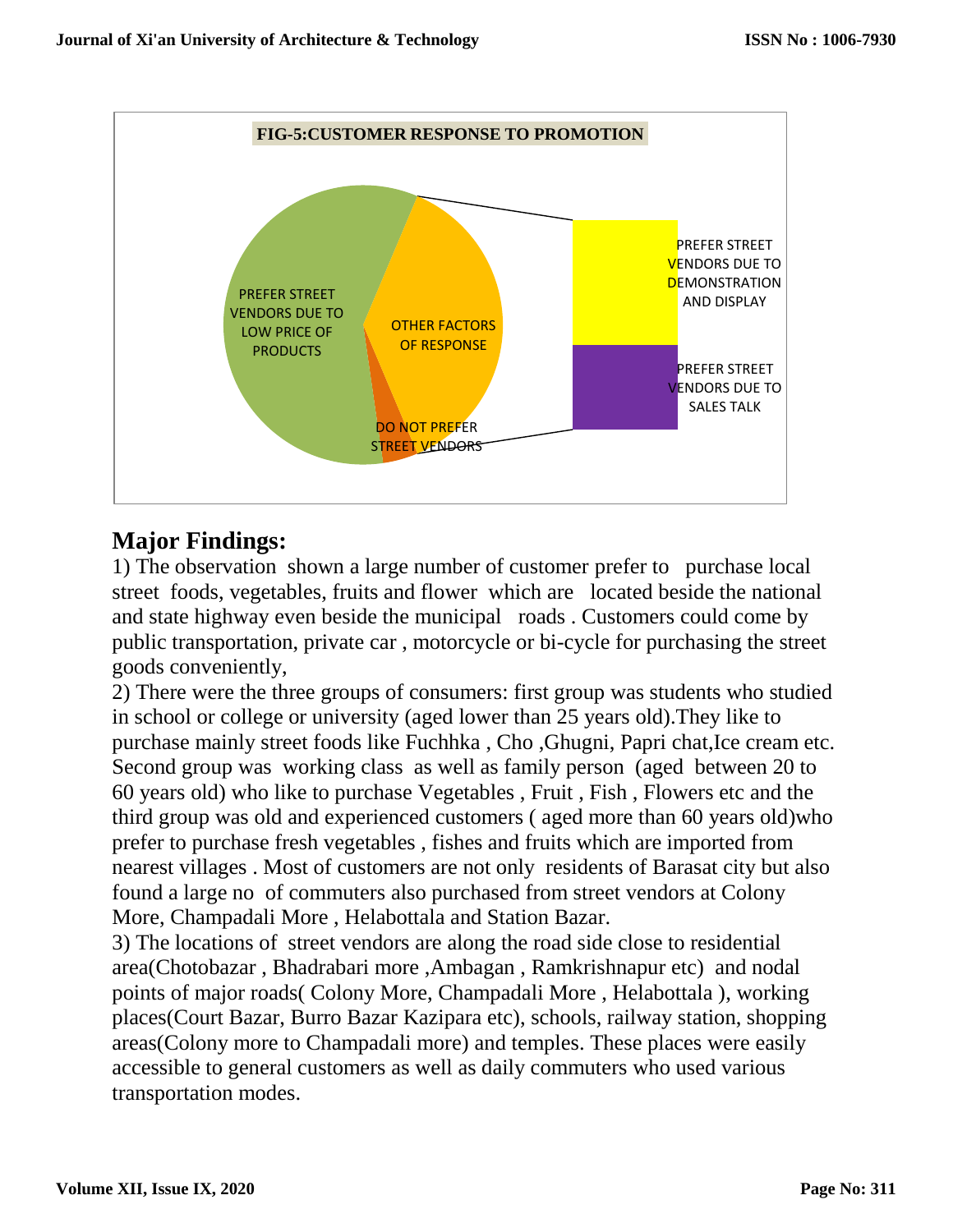4) The times of consuming were divided into three periods: a)morning, b)afternoon ,c)evening and night. The different times period would offer different types of goods and different types of customers. In some location(Colony More, Champadali More , Helabottala, Burobazar ,Rail Market etc) the customer could experience street goods throughout the day, there are different street vendors who ran the business. When the first phase finished, the others vendors wait for the second phase, so the stalls were not something that was permanent. The local residents purchased vegetables, fish etc in the morning while the commuters preferred to purchase in the afternoon or evening during return home . 5) Although Customer's choices is often influenced by family members as they are the consumer of those products, but mostly the customers made their own decision whatever they choose. So the street vendors tried to impress the customer than consumers satisfaction. According to some consumers of street food , it could be the place for relaxation and entertainment; for instance, visiting to the teacoffee or Fuchhka stall in the evening .

### **References:**

1) Ates, Hacer & Ceylan, Melike. (2010). Effects of socio-economic factors on the consumption of milk, yoghurt, and cheese : Insights from Turkey. British Food Journal - BR FOOD J. 112. 234-250. 10.1108/00070701011029110.

2) Chakravarty I & Canet C (1996) Street Foods in Calcutta. Rome: Agriculture and Consumer Protection Division, FAO.

3)Sredl and Soukup(2011): Consumer's behaviour on food markets , Agric. Econ. – Czech, 57, 2011 (3): 140–144

4) Dalal.J.S. (2015), Prioritization of Various Dimensions of Service Quality in Hospitality Industry, International Journal of Management, 6(6), 12-28.

5) Ch, J-Small & Aryasri, A.R.. (2009). Determinants of Shopper Behaviour in E-tailing: An Empirical Analysis. Paradigm. 13. 73-83. 10.1177/0971890720090110.

6) Lin and Yamao(2014) : Street foods safety in Yangon: A case study on street food vendors' socio-economic and production aspects, International Review of Research in Emerging Markets and the Global Economy (IRREM) An Online International Research Journal 2014 ( 1) 4

7)Rajagopalan, R. and Heitmeyer, J. (2005): "Ethnicity and consumer choice: a study of consumer levels of involvement in Indian ethnic apparel and contemporary American clothing," Journal of Fashion Marketing and Management, 9(1) 83–105